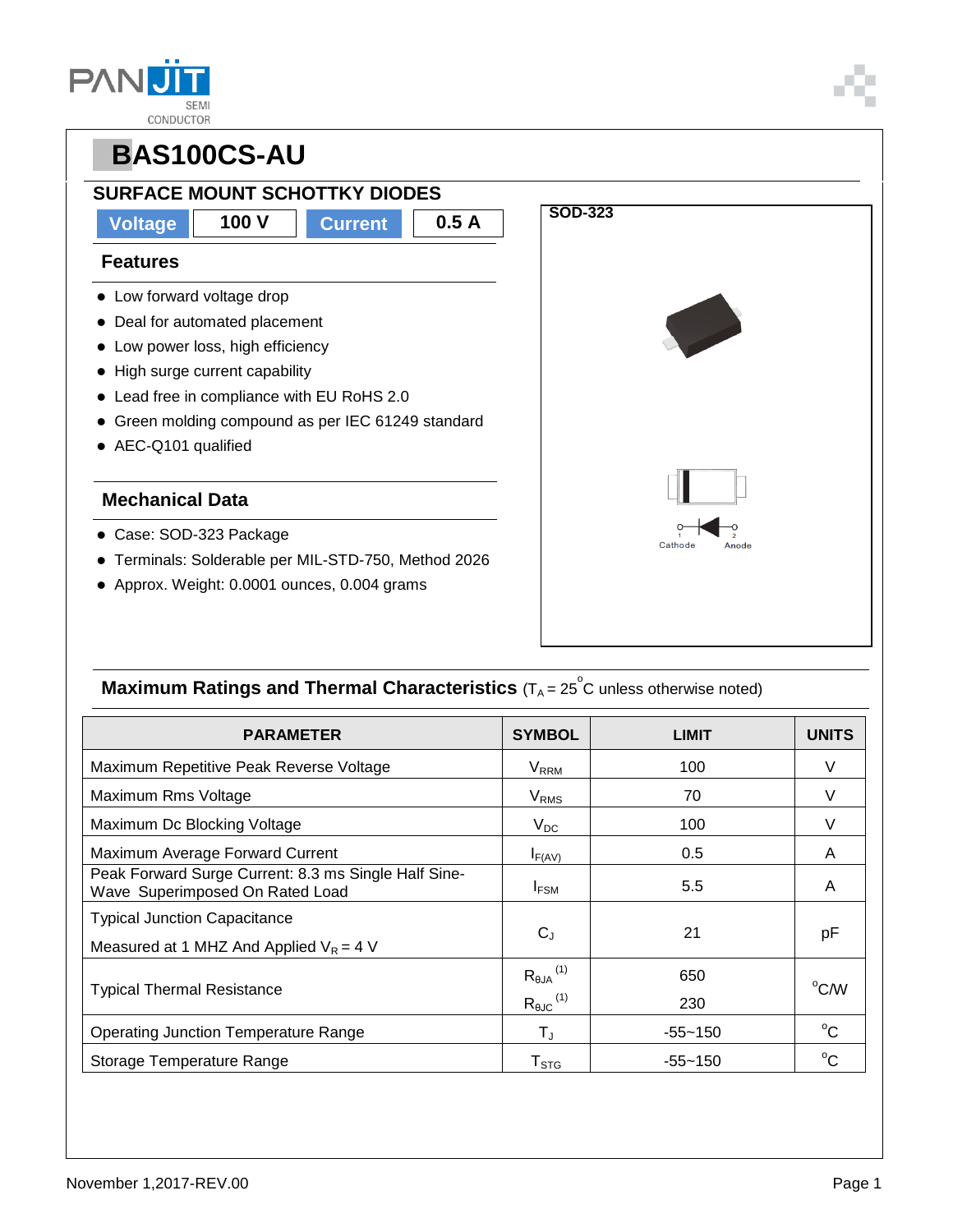



|  | <b>Electrical Characteristics</b> ( $T_A = 25^\circ$ C unless otherwise noted) |
|--|--------------------------------------------------------------------------------|
|--|--------------------------------------------------------------------------------|

| <b>PARAMETER</b>       | <b>SYMBOL</b>        | <b>TEST CONDITION</b>                  | MIN. | TYP. | MAX.                     | <b>UNITS</b> |
|------------------------|----------------------|----------------------------------------|------|------|--------------------------|--------------|
| <b>Forward Voltage</b> |                      | $I_F = 0.1 A$ , $T_J = 25^{\circ}C$    |      | 0.59 |                          | $\vee$       |
|                        |                      | $I_F = 0.25$ A, $T_J = 25$ °C          |      | 0.7  |                          |              |
|                        |                      | $I_F = 0.5 A$ , $T_J = 25 °C$          |      |      | 0.85                     |              |
|                        | $V_F$                | $I_F = 0.1 A$ , $T_J = 125 °C$         |      | 0.48 |                          |              |
|                        |                      | $I_F = 0.25$ A, $T_J = 125$ °C         |      | 0.57 | $\overline{\phantom{a}}$ |              |
|                        |                      | $I_F = 0.5 A$ , $T_J = 125 \degree C$  |      | 0.64 | $\overline{\phantom{a}}$ |              |
| <b>Reverse Current</b> | $I_R$ <sup>(3)</sup> | $V_R = 50 V, T_J = 25 °C$              |      | 5    |                          |              |
|                        |                      | $V_R$ = 80 V, T <sub>J</sub> = 25 °C   |      | 15   |                          | nA           |
|                        |                      | $V_R$ = 100 V, T <sub>J</sub> = 25 °C  |      |      |                          |              |
|                        |                      | $V_R$ = 100 V, T <sub>J</sub> = 125 °C |      | 40   |                          | uA           |

NOTES:

- 1. Mounted on a FR4 PCB, single-sided copper, mini pad
- 2. Mounted on a FR4 PCB, single-sided copper, with 100 cm<sup>2</sup> copper pad area
- 3. Short duration pulse test used to minimize self-heating effect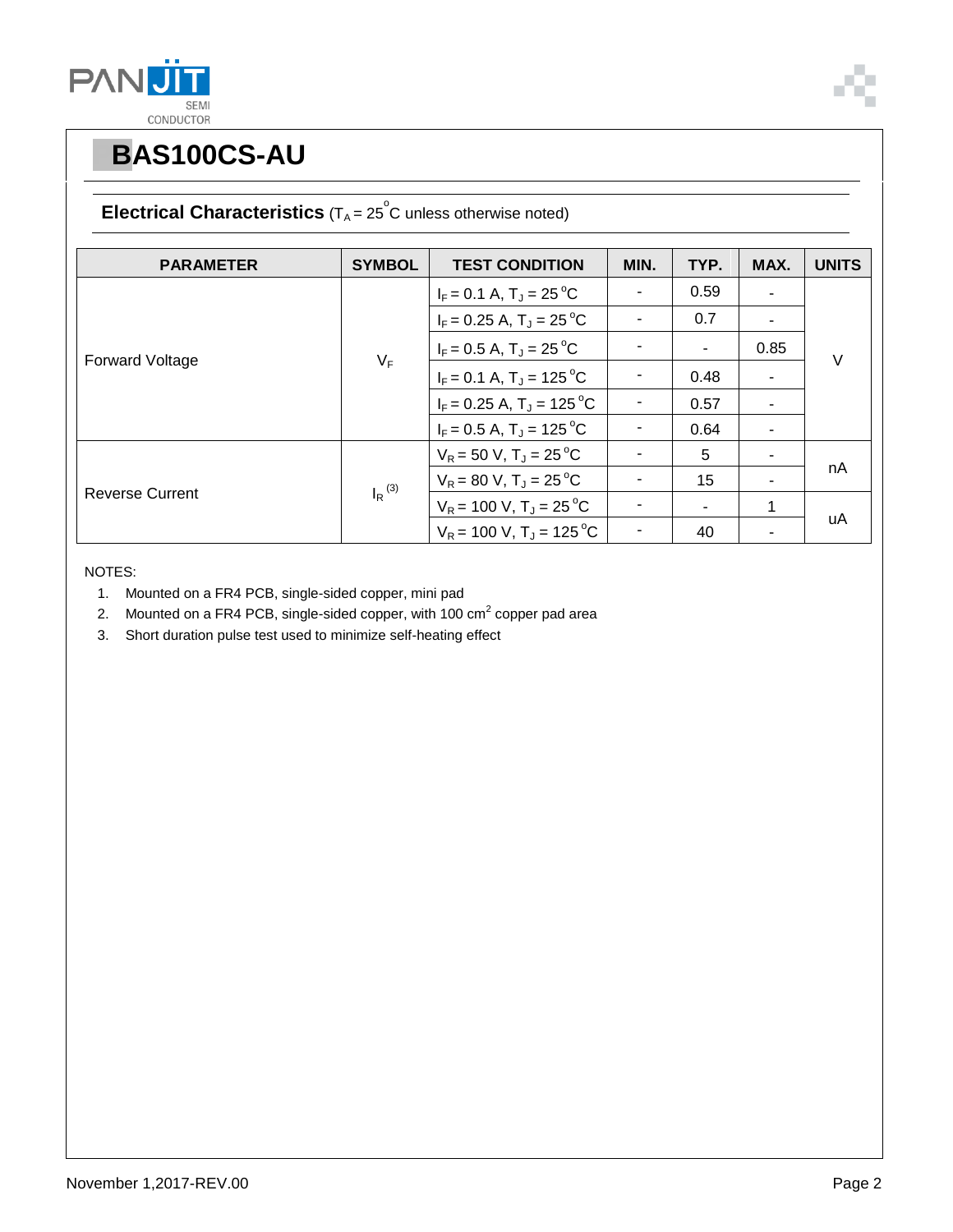November 1,2017-REV.00 Page 3



# **PBAS100CS-AU**

#### **PANU SEM** CONDUCTOR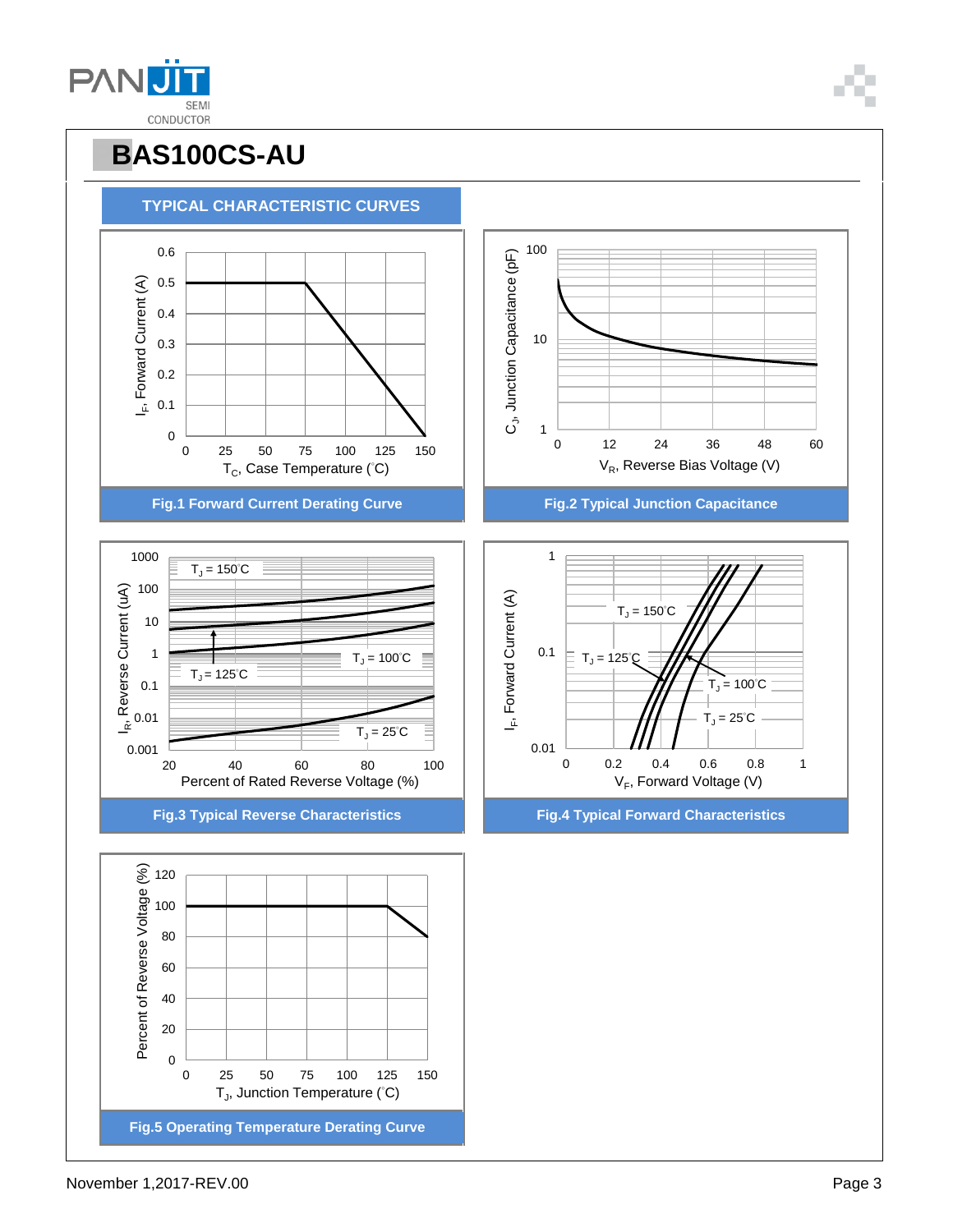



#### **Part No Packing Code Version**

| <b>Part No Packing Code</b> | Package Type | <b>Packing Type</b> | <b>Marking</b>  | <b>Version</b> |
|-----------------------------|--------------|---------------------|-----------------|----------------|
| BAS100CS-AU_R1_000A1        | SOD-323      | $5K/7"$ Reel        | <sub>0</sub> CS | Halogen free   |

#### **Packaging Information & Mounting Pad Layout**